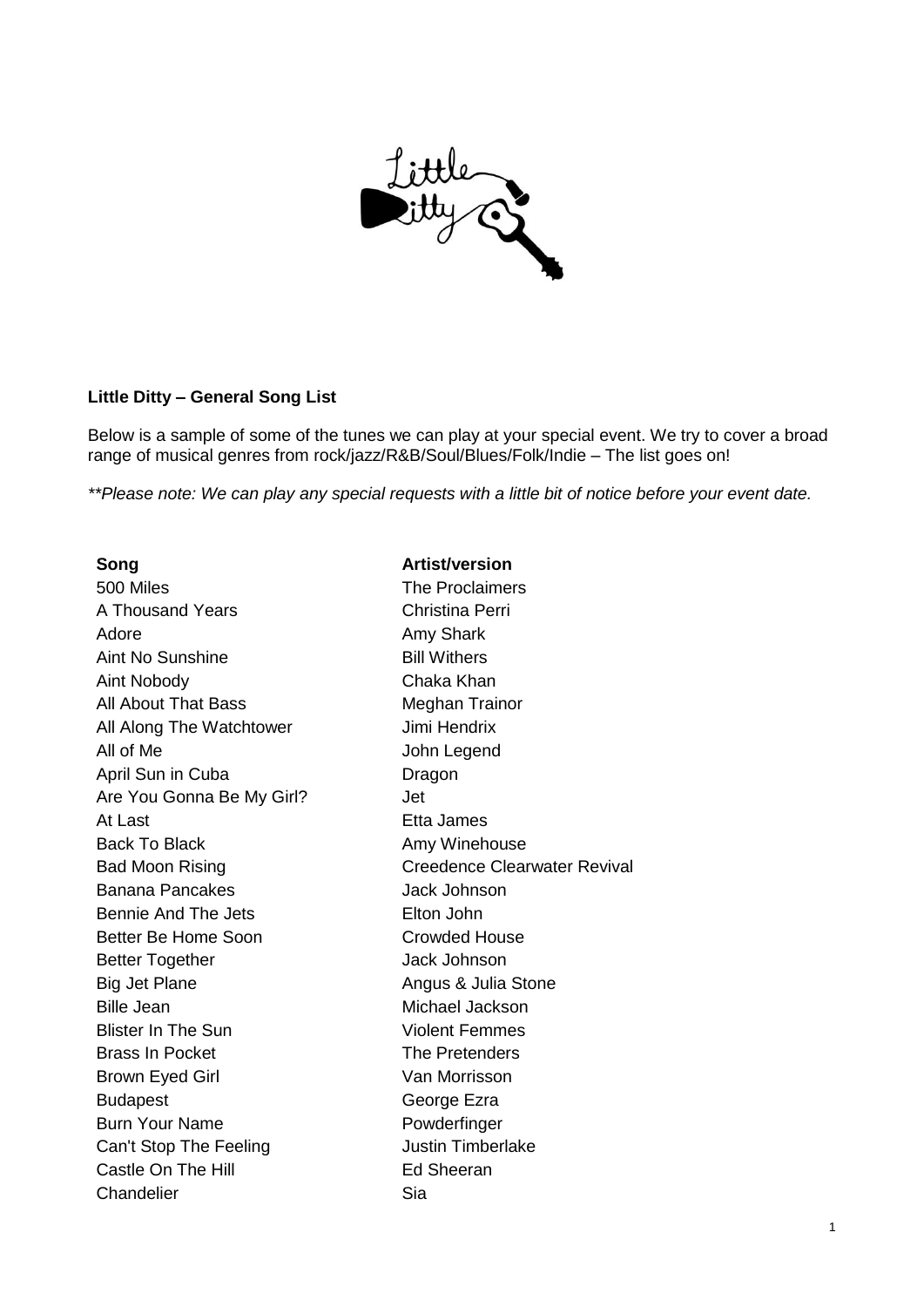Chasing Cars **Snow Patrol** Choir Guy Sebastian Come Together The Beatles Crazy Gnarles Barkley Crazy Love Van Morrisson Creep Radiohead Dance Monkey **Tones And I** Dancing In The Dark Bruce Springsteen Don't Get Around Much Anymore Ella Fitzgerald Don't Know Why Norah Jones Don't Stop Believing **Contact Stop Believing Journey** Dreadlock Holiday **UB40** Dreams Fleetwood Mac Dumb Things **Paul Kelly** Eagle Rock Daddy Cool Everlong Foo Fighters Every Breath You Take The Police Everywhere **Fleetwood Mac** Faith **Faith** George Michael Fast Car Tracy Chapman Feel It Still **Portugal The Man** Feeling Alright **Joe Cocker** Feeling Good Nina Simone Flame Trees Cold Chisel Fly Me to The Moon Diana Krall Folsom Prison Blues **Johnny Cash** Forget You **Cee Lo Green** Free Fallin' Tom Petty Friday I'm In Love The Cure From St Kilda To Kings Cross Paul Kelly Get Lucky **Daft Punk** Girl From Ipanema<br>
Astrud Gilberto Girls Just Want To Have Fun Cyndi Lauper Give Me One Reason Tracy Chapman Go Your Own Way **Fleetwood Mac** Good As Hell **Lizzo** Hallelujah Jeff Buckley Happy **Pharrell Williams** Havana Camila Cabero Heartbreak Hotel **Elvis Presley** Hey Ho The Lumineers Hey There Delilah Plain White T's Hey Ya Outkast Hit Me With Your Best Shot Pat Benetar Hit The Road Jack Ray Charles Home

Edward Sharpe & The Magnetic Zeros Horses **Daryl Braithwaite**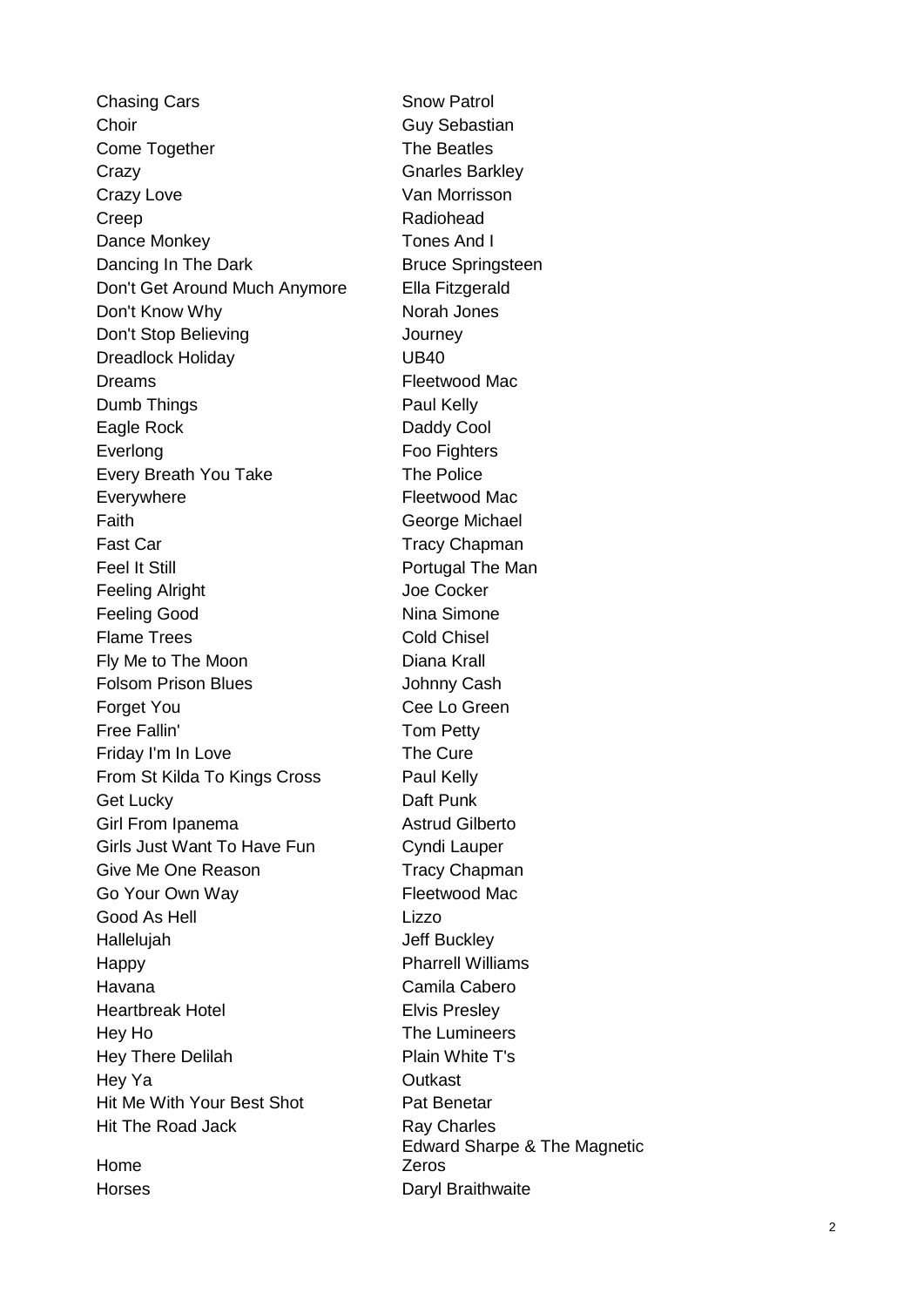Hot N Cold Katy Perry Hotel California **The Eagles** House Of The Rising Sun The Animals How Sweet It Is To Be Loved By You Marvin Gaye Hungry Heart **Bruce Springsteen** I Can't Get No Satisfaction The Rolling Stones I Can't Help Falling In Love With You Elvis Presley I Heard It Through The Grapevine Marvin Gaye I Need A Dollar Aloe Blacc I Touch Myself The Divinyls I Want To Dance With Somebody Whitney Houston I Want To Hold Your Hand The Beatles I Want You Back **I Mackson 5 I Will Survive Community Community** Gloria Gaynor I Will Wait **Mumford & Sons** I'm On Fire **Bruce Springsteen** I'm Yours **I'm Yours Jason Mraz** Into The Mystic **Van Morrisson** Is This Love Bob Marley Isn't She Lovely **Stevie Wonder** Stevie Wonder Jolene Dolly Parton Just The Way You Are **Bruno Mars** Khe Sahn Cold Chisel Kids MGMT Killing Me Softly **Roberta Flack** Kiss **Prince** Kiss Me **Sixpence** None The Richer L.O.V.E Nat King Cole Land Down Under Men At Work Last Request **Paolo** Nutini Latch **Sam Smith** Let Her Go **Passenger** Let's Dance David Bowie Let's Stay Together **Al Green** Light My Fire **The Doors** Listen To The Music **The Doobie Brothers** Little Lion Man Mumford & Sons Little Wing **Communist Communist Communist Communist Communist Communist Communist Communist Communist Communist Communist Communist Communist Communist Communist Communist Communist Communist Communist Communist Communist** Locked Out Of Heaven Bruno Mars Lonely Boy **The Black Keys** Long Way To The Top **AC-DC** Love Me Tender **Elvis Presley** Lovely Day **Bill Withers** Lover **Taylor Swift** Lover You Don't Treat Me No Good Sonia Dada Mack The Knife **Bobby Darin** Bobby Darin Make You Feel My Love Bob Dylan / Adele Mercy **Duffy**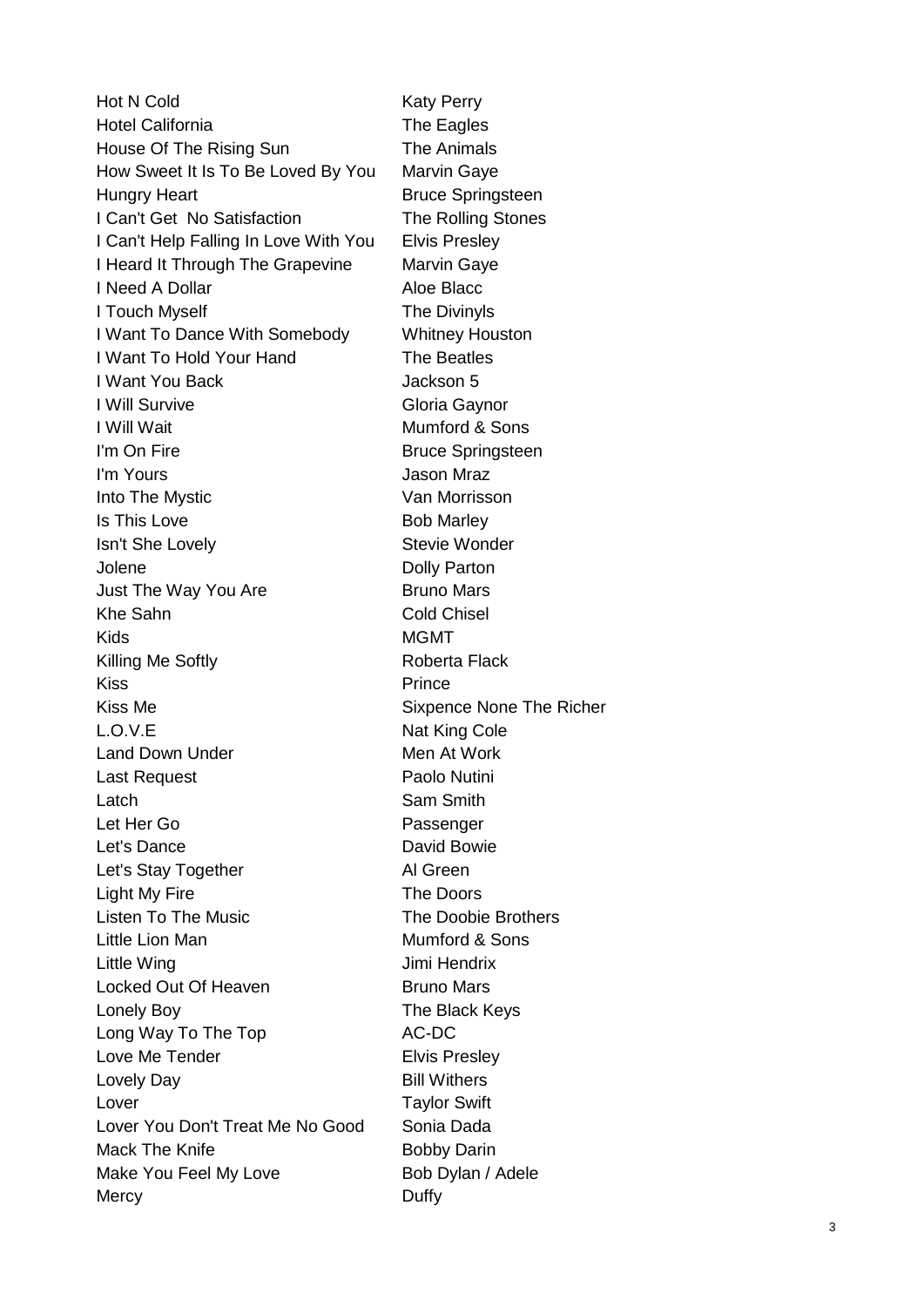Moondance Van Morrisson Moves Like Jagger Marron Five Mr Brightside The Killers Mustang Sally **Wilson Pickett** My Girl **Contract Contract Contract Contract Contract Contract Contract Contract Contract Contract Contract Contract Contract Contract Contract Contract Contract Contract Contract Contract Contract Contract Contract Contra** My Happiness **Powderfinger** Natural Woman **Aretha Franklin** Never Tear Us Apart **INXS** No Diggity **Blackstreet** Ocean Drive **Duke Dumont** One And Only **Adele** One Crowded Hour **Augie March** Peace Train **Cat Stevens** Perfect **Ed Sheeran** Pretty Woman Roy Orbison Price Tag **Internal Studies In the Second Studies** Jessie J Proud Mary **Creedence Clearwater Revival** Pumped Up Kicks Foster The People Rhiannon **Fleetwood Mac** Ring Of Fire Johnny Cash Riptide Vance Joy Roar Katy Perry Rock With You **Michael Jackson** Rolling In The Deep Adele Royals **Lorde** Save Tonight **Eagle Eye Cherry** Scar Missy Higgins Send My Love Adele Shake It Off Taylor Swift Shape Of You **Ed Sheeran** Shotgun George Ezra Sitting On The Dock of The Bay **Otis Redding** Smooth Operator **Samually** Sade Somebody That I Used To Know Gotye Son of a Preacher Man Dusty Springfield Stand By Me Ben E King Steal My Kisses Ben Harper Still Haven't Found What I'm Looking For U2 Stuck In The Middle With You **Jerry Rafferty** Summer of 69 Brian Adams Summertime Ella Fitzgerald Sunday Morning **Maroon Five** Maroon Five Superstition Superstition Stevie Wonder Sway Michael Buble Tainted Love Soft Cell Take A Walk On The Wild Side Lou Reed Teenage Dirtbag Wheetus